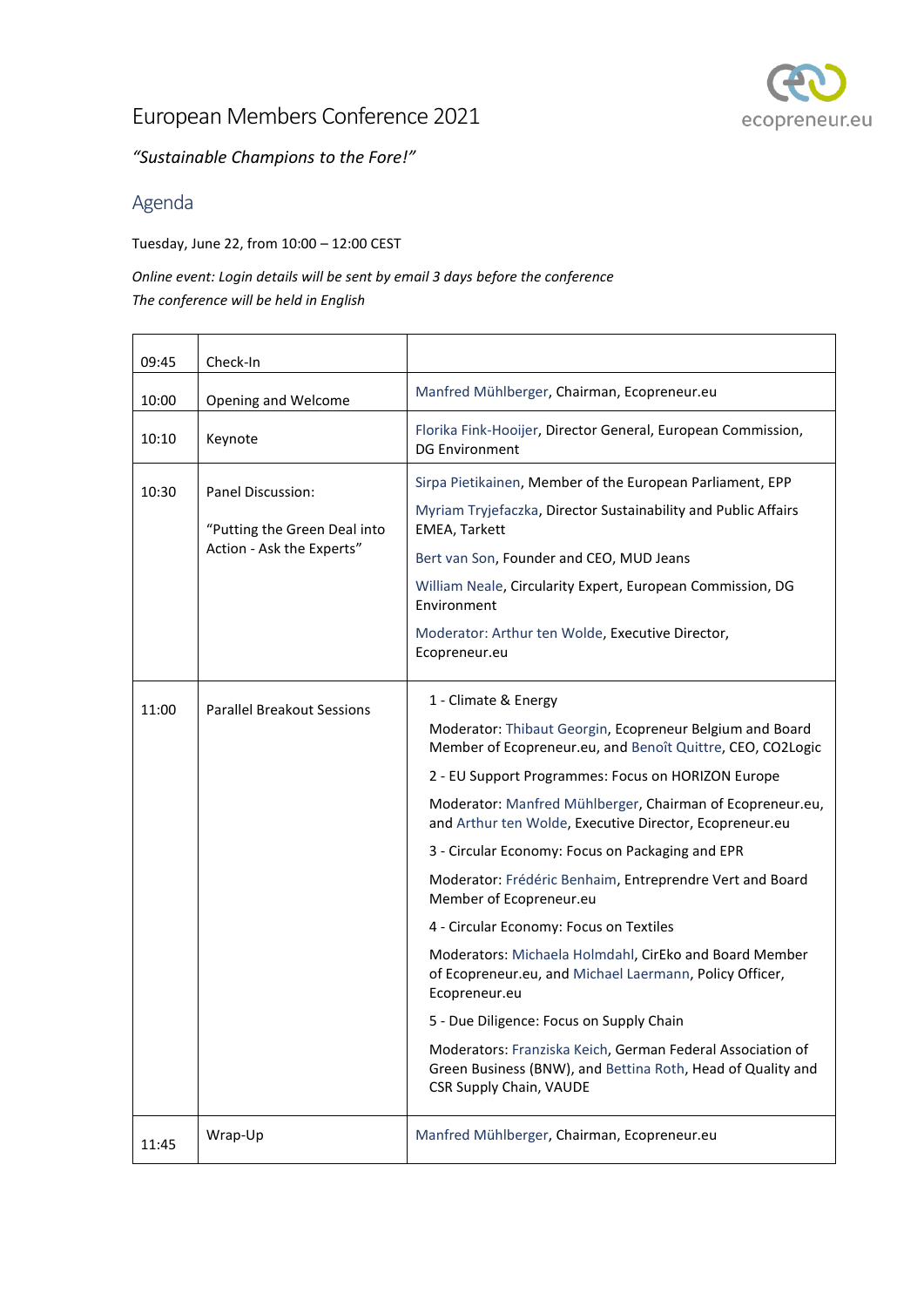

### *"Sustainable Champions to the Fore!"*

### Keynote Speaker and Panelists



### Florika Fink-Hooijer, Director-General Environment, European **Commission**

Dr. Florika Fink-Hooijer is the Director-General of the Environment Department of the European Commission. Having occupied various senior management positions in the European Commission, Florika is recognized for her strong management and leadership skills and her in-depth experience in EU policy making & shaping. A lawyer by training, Florika brings a proven record of accomplishment in foreign external and security policy as well as in humanitarian aid and disaster risk reduction. She has extensive experience in leading complex interinstitutional and intergovernmental negotiations. In her current role as Director-General, Florika is responsible for implementing the European Green Deal objectives and the

areas of Circular Economy, Biodiversity and Zero Pollution in particular.



### William Neale, Adviser on Circular Economy, European Commission

William Neale is Adviser on Circular Economy and Green Growth for the European Commission's Environment Directorate General. He is based in the Directorate responsible for sustainable production and consumption, circular economy, chemicals and waste. He works horizontally and closely with other Commission services and institutional and external stakeholders. William previously served for 11 years as a Member of Cabinet (private office) of European Commissioners for Science and Research, for Environment, and for

Environment, Maritime Affairs and Fisheries. William started his career in public service, working for 7 years in the European Commission's Directorate General for Enterprise and Industry. He previously spent 13 years in the private sector in the fields of international banking, retail and management consultancy. He holds a joint honours degree in economics and history, and a master's degree in political science, both from the University of Manchester (UK).



#### Sirpa Pietikainen, Member of the European Parliament, EPP

Sirpa Pietikäinen is a Finnish member of the European People's Party (EPP) in the European Parliament. A former Finnish Minister of Environment (1991-1995), Sirpa's career at the Finnish parliament is extensive, ranging from the year 1983 to 2003. She first came to the European parliament to replace Alexander Stubb in 2008 and was re-elected in 2009 and 2014. At the European parliament, Ms. Pietikäinen is member of the Economic and Monetary Affairs Committee and substitute member of the Environment, Public Health and Food Safety Committee, Special Committee on Tax Rulings as well as of the Women's Right and Gender Equality Committee. In the ENVIcommittee she has been responsible for own-initiative report on Circular Economy. She was also the EPP-shadow person

attending the work of the Special Committee on the Financial, Economic and Social Crisis. A graduate from the Helsinki School of Economics, Sirpa has a MSc degree in Business, and still teaches university courses on negotiations theory and practices.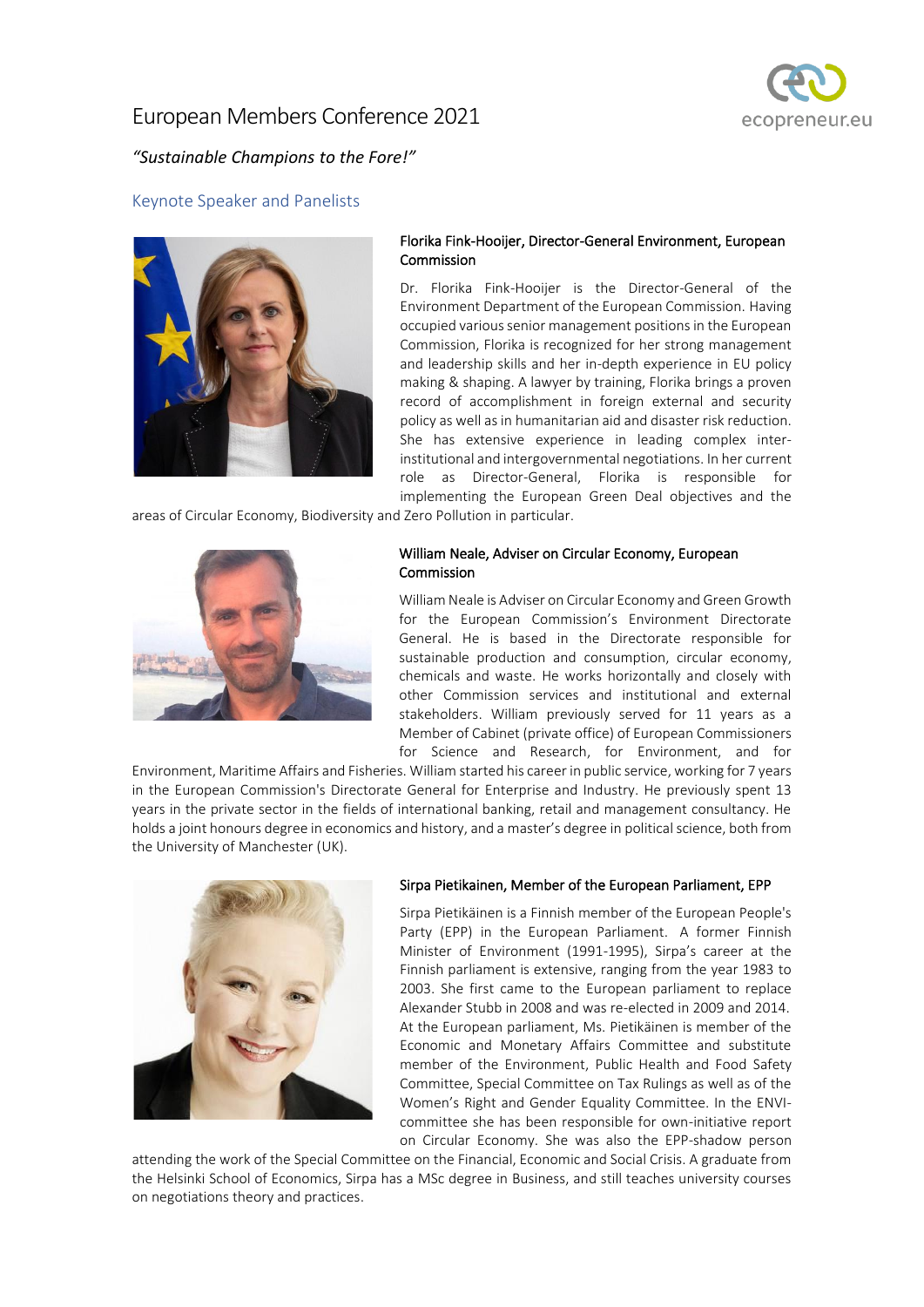

*"Sustainable Champions to the Fore!"*



### Myriam Tryjefaczka, Director Sustainability and Public Affairs EMEA, Tarkett

Myriam Tryjefaczka started her carrier as Quality and Environment manager in different industry sectors before specializing in air quality, the environment, sustainability and public affairs in different industry sectors, including packaging, electronics and filtration. In 2015 Myriam joined the Tarkett Group. With her team, she coordinates the implementation of Tarkett sustainability strategy towards Circular economy and wellbeing as well as new business models development in Europe. Myriam is involved in several European and international industry associations including Ecopreneur.eu. In the past she contributed to CEN and ISO standards development for filtration and ventilation systems. She is

increasingly involved in regulatory issues such as the eco-design directive. A French national, Myriam has a scientific background and she holds Master's degrees in both Biochemistry and Business Administration.



### Bert van Son, Founder & CEO, MUD Jeans

Bert van Son worked in the fashion industry in both Asia and Europe for thirty years before founding MUD Jeans in 2012. A Dutch national born in Canada, Bert made history when he bowed the first denim rental business model long before resale became a fashion buzzword. He transformed MUD Jeans into an exemplary company, a posterchild consistently putting the principles of the circular economy into practice. MUD Jeans attains the high standards of various sustainability organisations such as the worldwide B Corp.

Bert enjoys catamaran-sailing, either a hardcore 'Rondje Texel' or on a relaxed Sunday with his daughter on the North Sea.



### Arthur ten Wolde, Executive Director, Ecopreneur.eu

Arthur ten Wolde is the executive director and circular economy expert of Ecopreneur.eu. Based in the Netherlands, he is also the EU Policy expert for [MVO Nederland](http://www.mvonederland.nl/) and a parttime [CIRCO](https://circonl.nl/english/) Trainer. Arthur is internationally recognised as a circular economy expert, motivational speaker and (co-)author of several reports and numerous articles in magazines such as Euractiv. Before, he worked as circular economy policy expert for De Groene Zaak, on sustainability and innovation for a Dutch think tank, where he became coordinator circular economy and advised AkzoNobel, and on innovation policy for the Confederation of Netherlands Industries and Employers VNO-NCW.